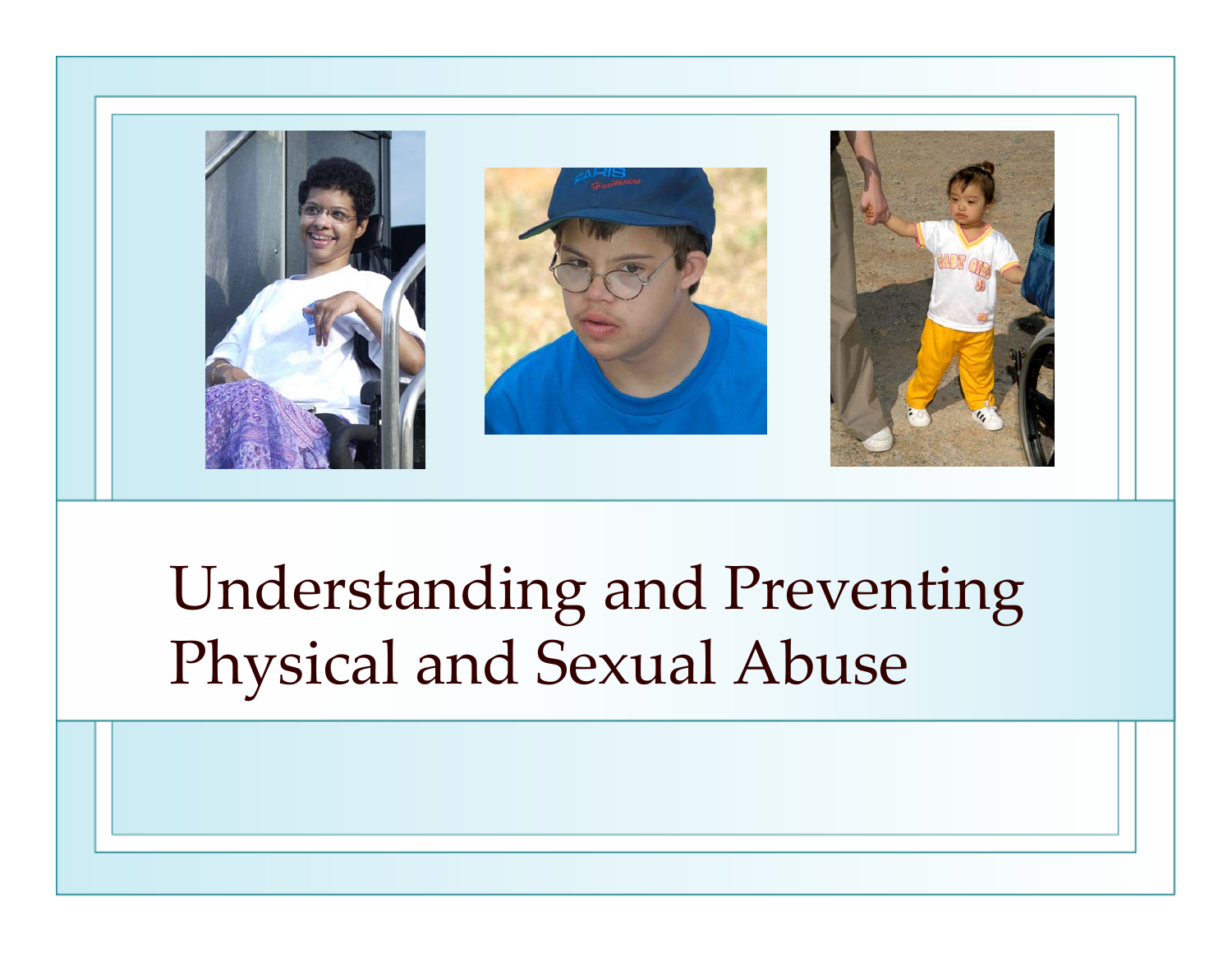# Abuse can happen to anyone – it happens to both ADULTS and to CHILDREN.

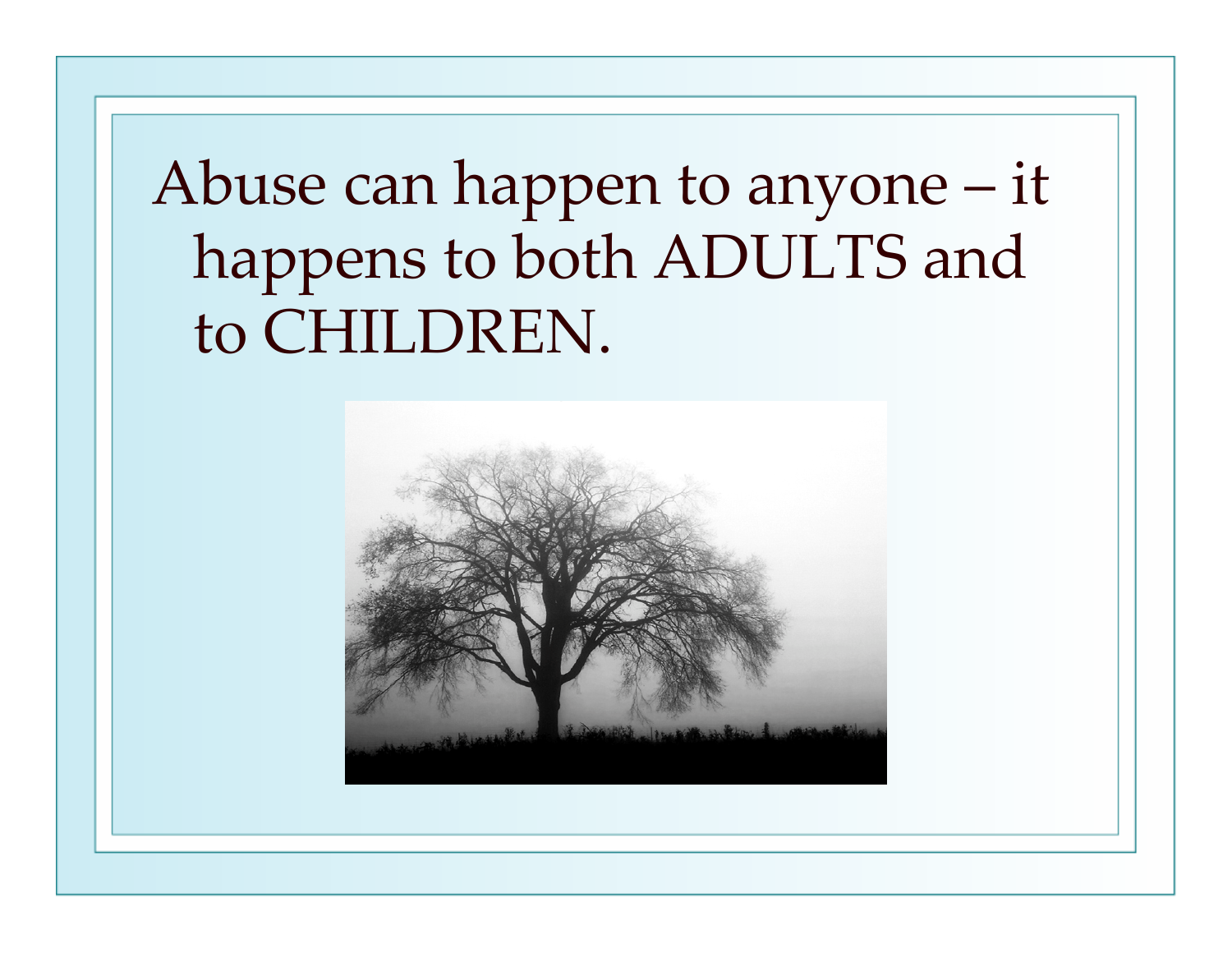### What is physical abuse?

- $\bullet$  Physical abuse happens when someone hurts you on purpose in ways that cause injury or pain.
- $\bullet$  Physical abuse includes things such as hitting, kicking, shaking, burning, biting, choking, throwing, and shoving.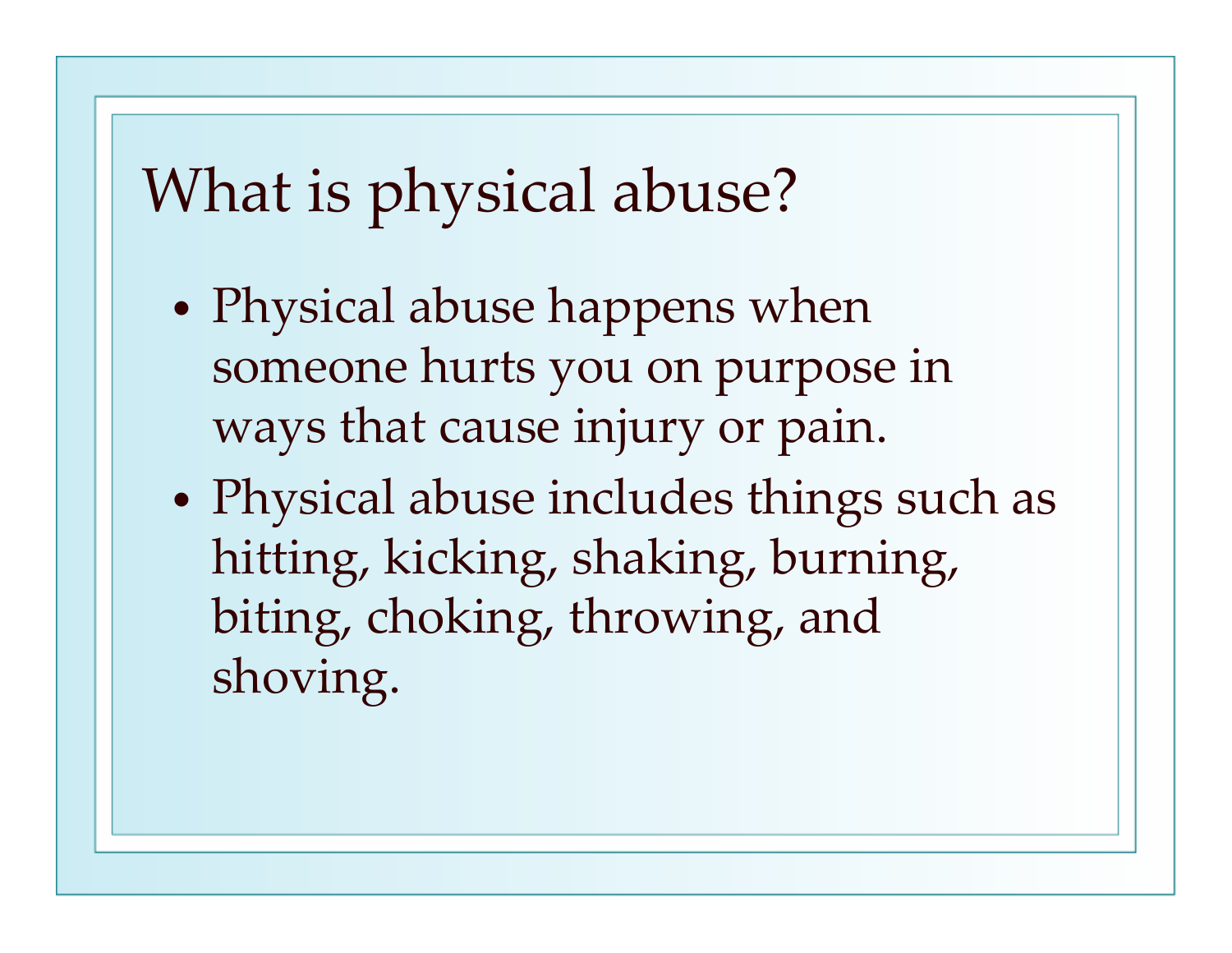#### What is sexual abuse?

- $\bullet$ • Sexual abuse happens when someone touches you in ways or places that make you feel uncomfortable.
- Sexual abuse is unwanted sexual contact—including unwanted sexual touching of any kind.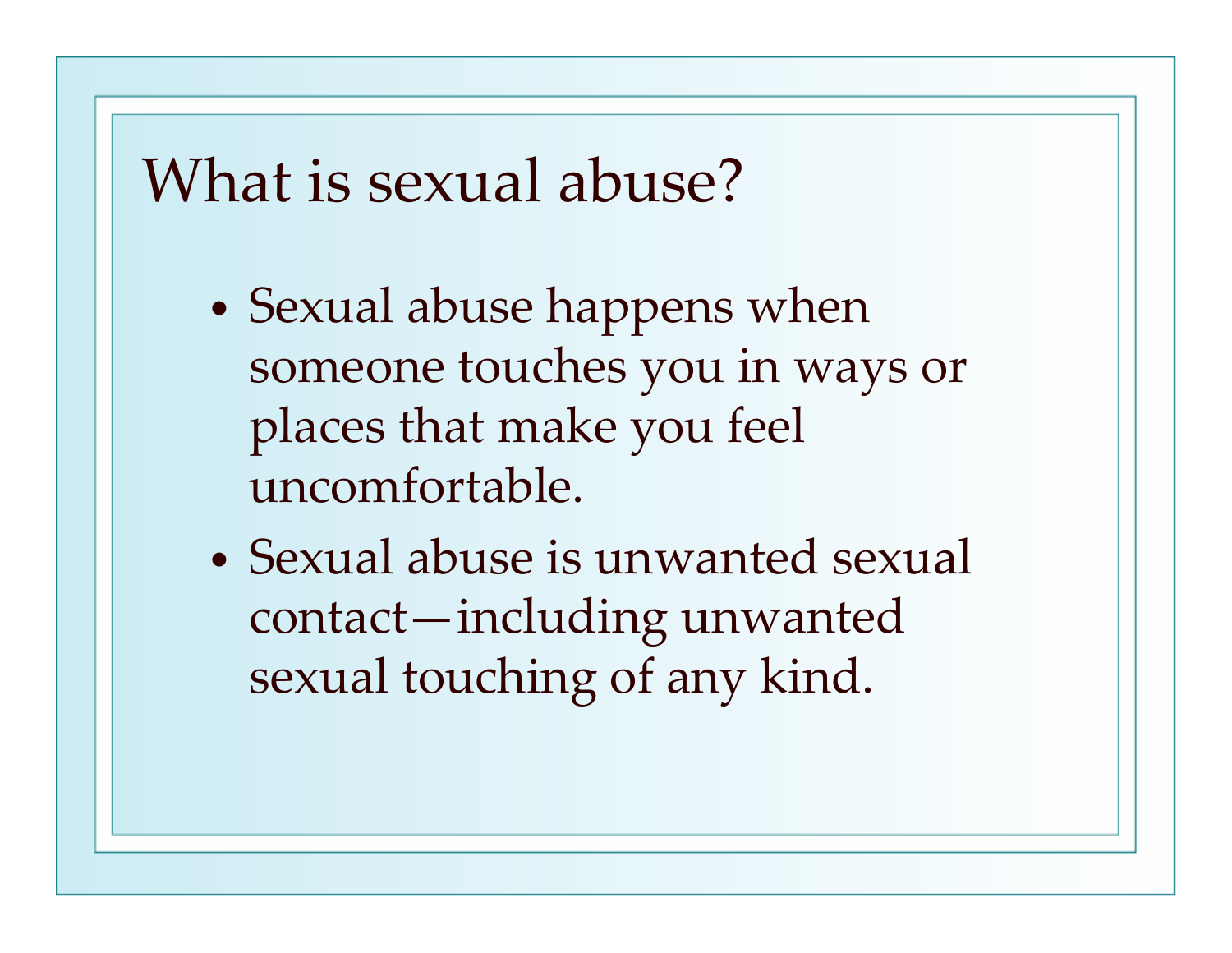#### What is sexual abuse? (continued)

- $\bullet$  Sexual contact with <sup>a</sup> person who does not understand what is happening is also sexual abuse.
- $\bullet$  If someone makes you take off your clothes, or takes pictures of you in <sup>a</sup> way that makes you uncomfortable, that can also be sexual abuse.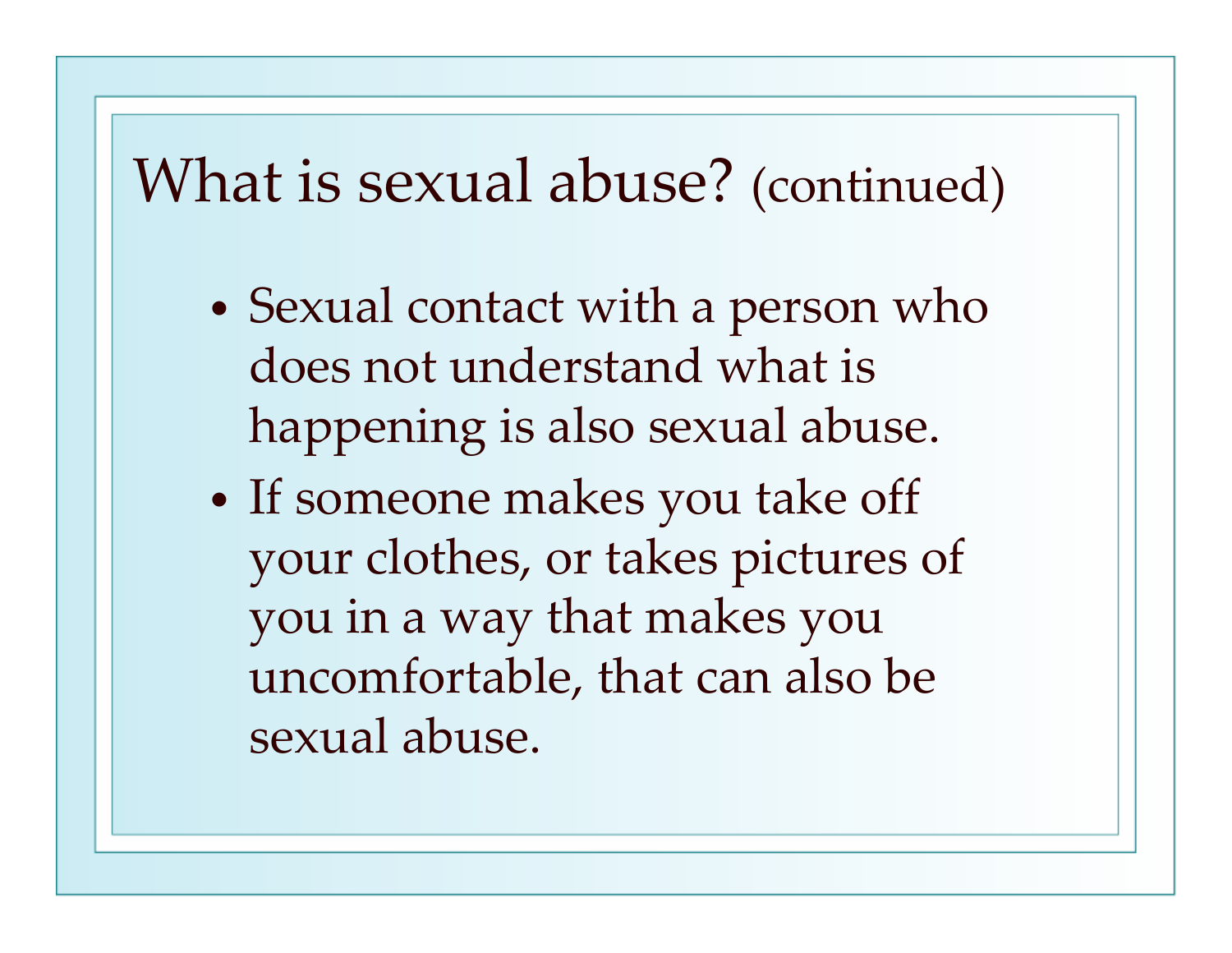If you have <sup>a</sup> developmental disability, you are at special risk of abuse because:

- $\bullet$ • You may depend on others to help with your personal physical needs—like bathing and dressing.
- • You also may have trouble:
	- Understanding what is happening to you right away, or
	- Making others understand that you have been abused.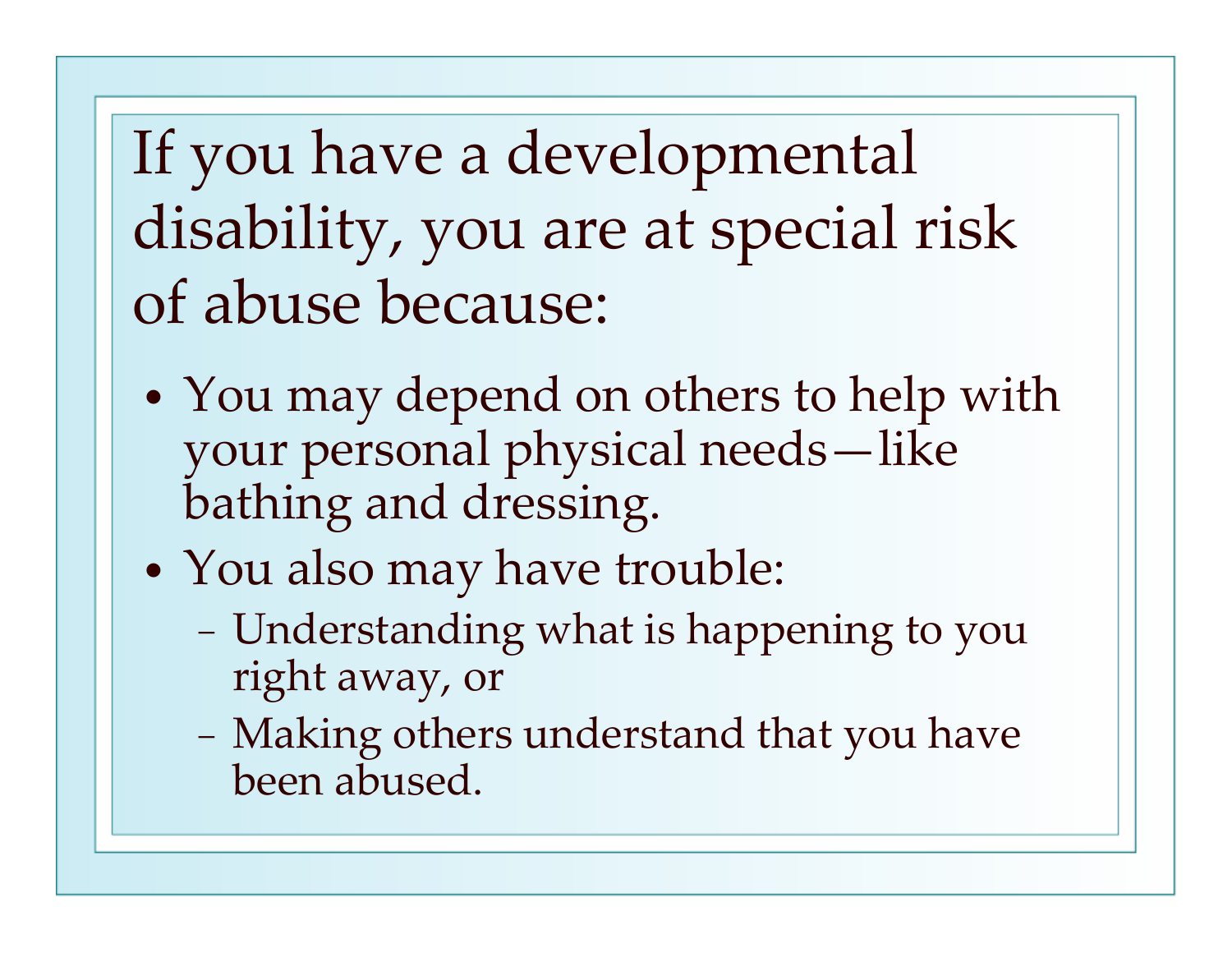You can be abused by <sup>a</sup> stranger or by someone you know.

- It is sometimes hard to tell whether or not you are being abused.
- $\bullet$ • If you feel uncomfortable with the way someone is treating you, you should **tell someone you trust!**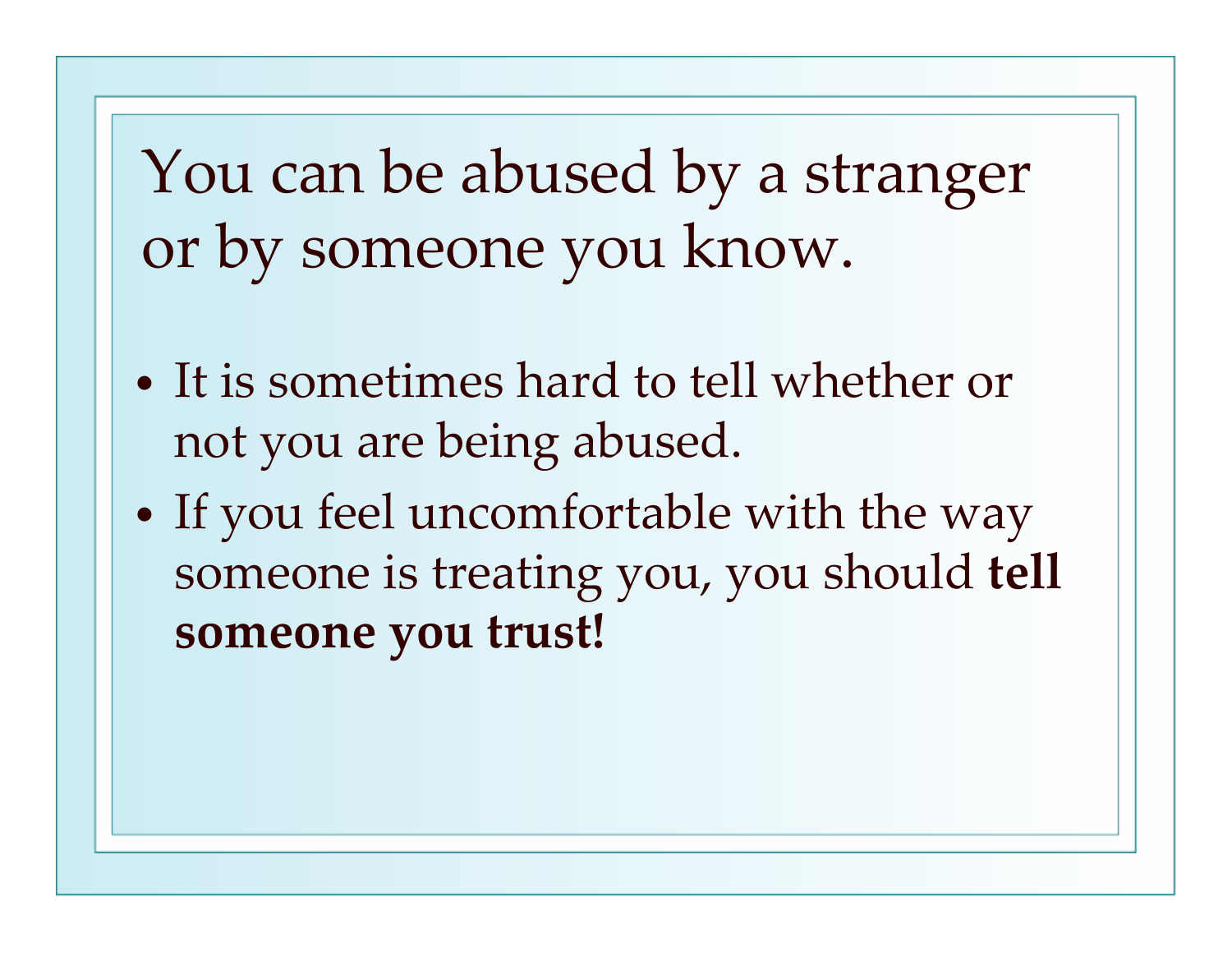Sometimes people who are being abused don't tell anyone.

 $\bullet$ • They may not tell because they are afraid, or don't know what words to use.

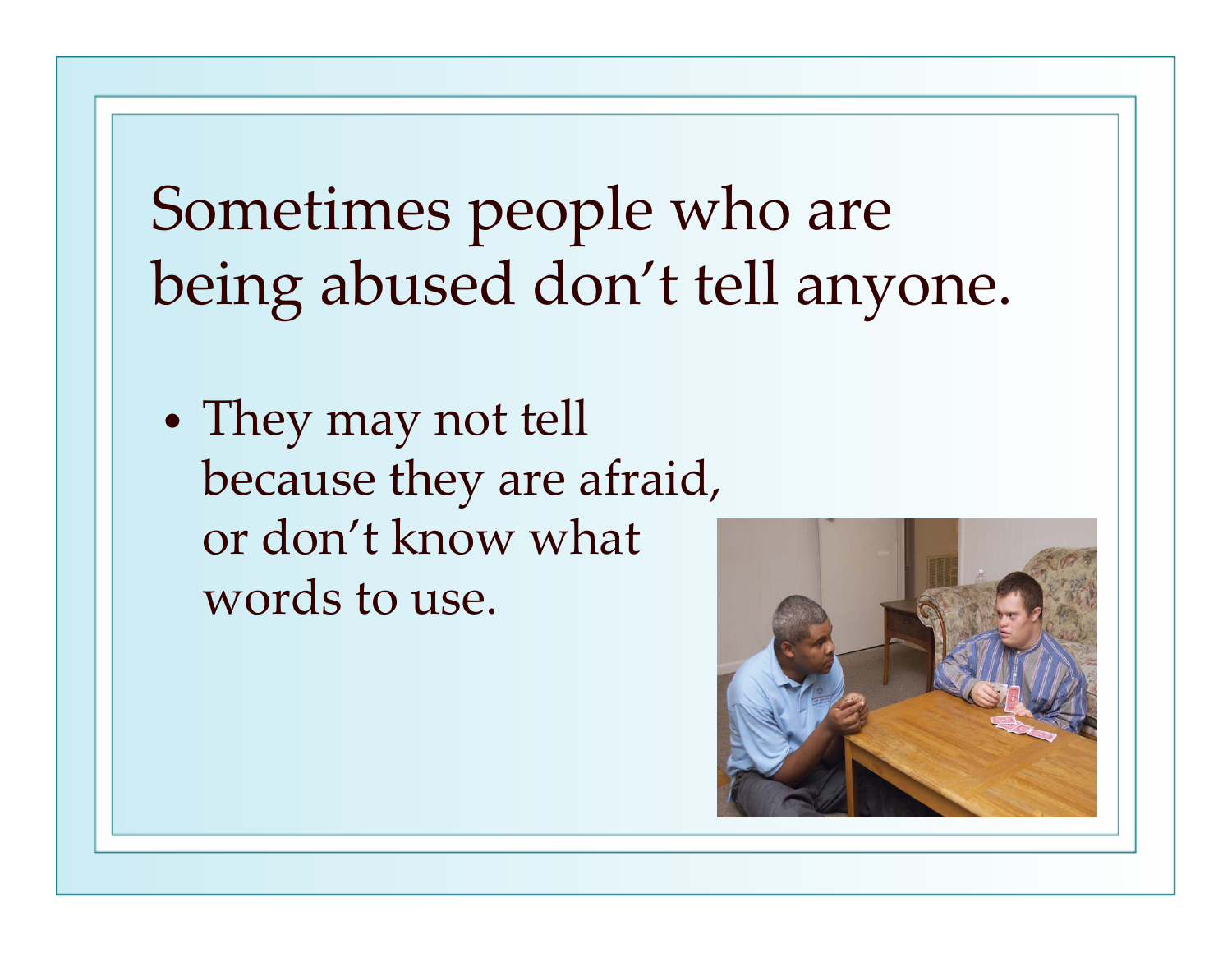You can have good reasons to believe that someone is being abused.

- $\bullet$  Someone who is being abused may:
	- Act upse<sup>t</sup> for <sup>a</sup> long time
	- Change their behavior or mood
	- − Seem frightened of people or places
	- − Become violent
	- Not want to talk to anyone.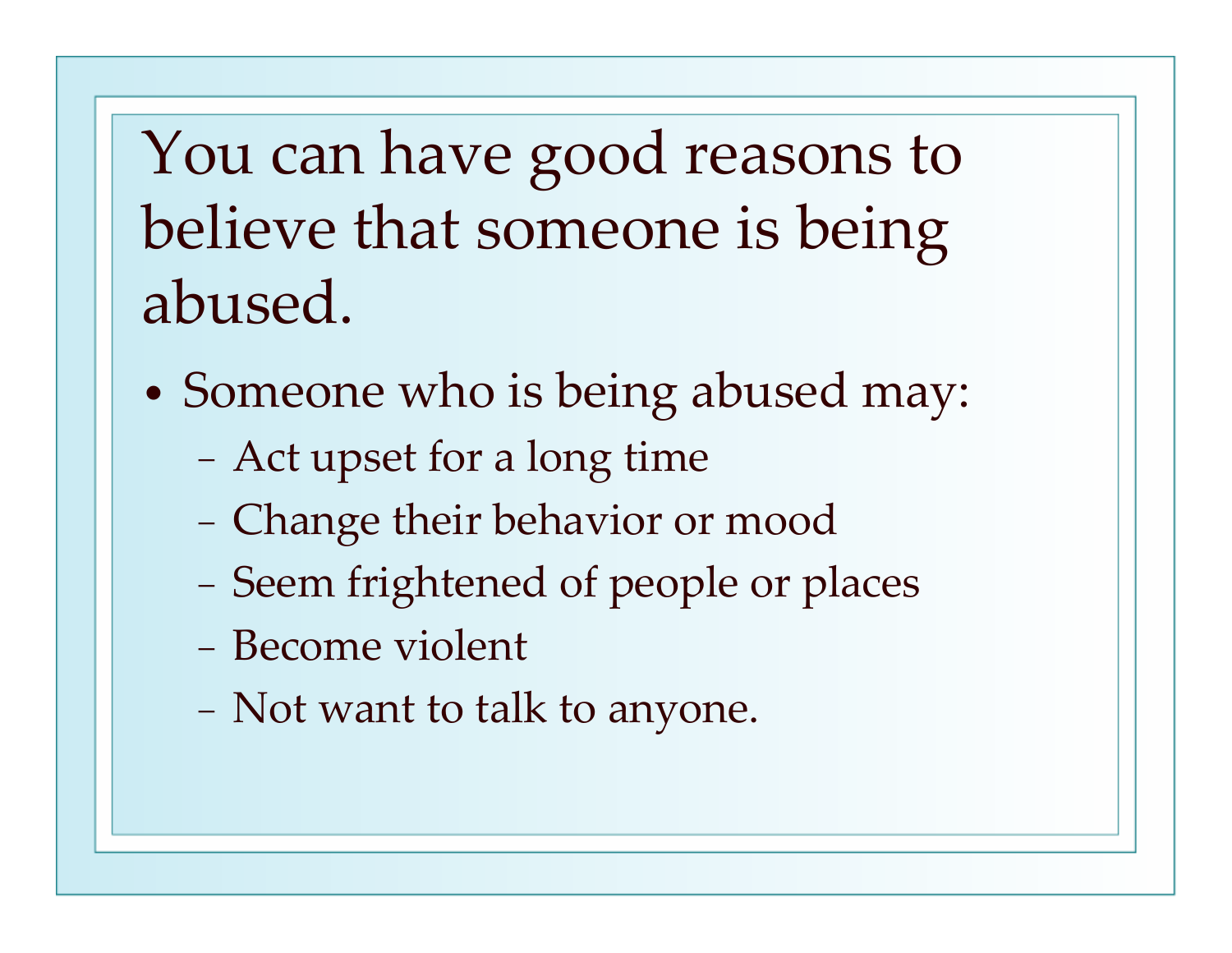## Here are some signs of physical abuse.

- Reasons to believe that someone is being physically abused include:
	- Unexplained injuries or bruises
	- A person harming himself, or herself
	- Aggressive behavior
	- − Problems at school or work
	- Depression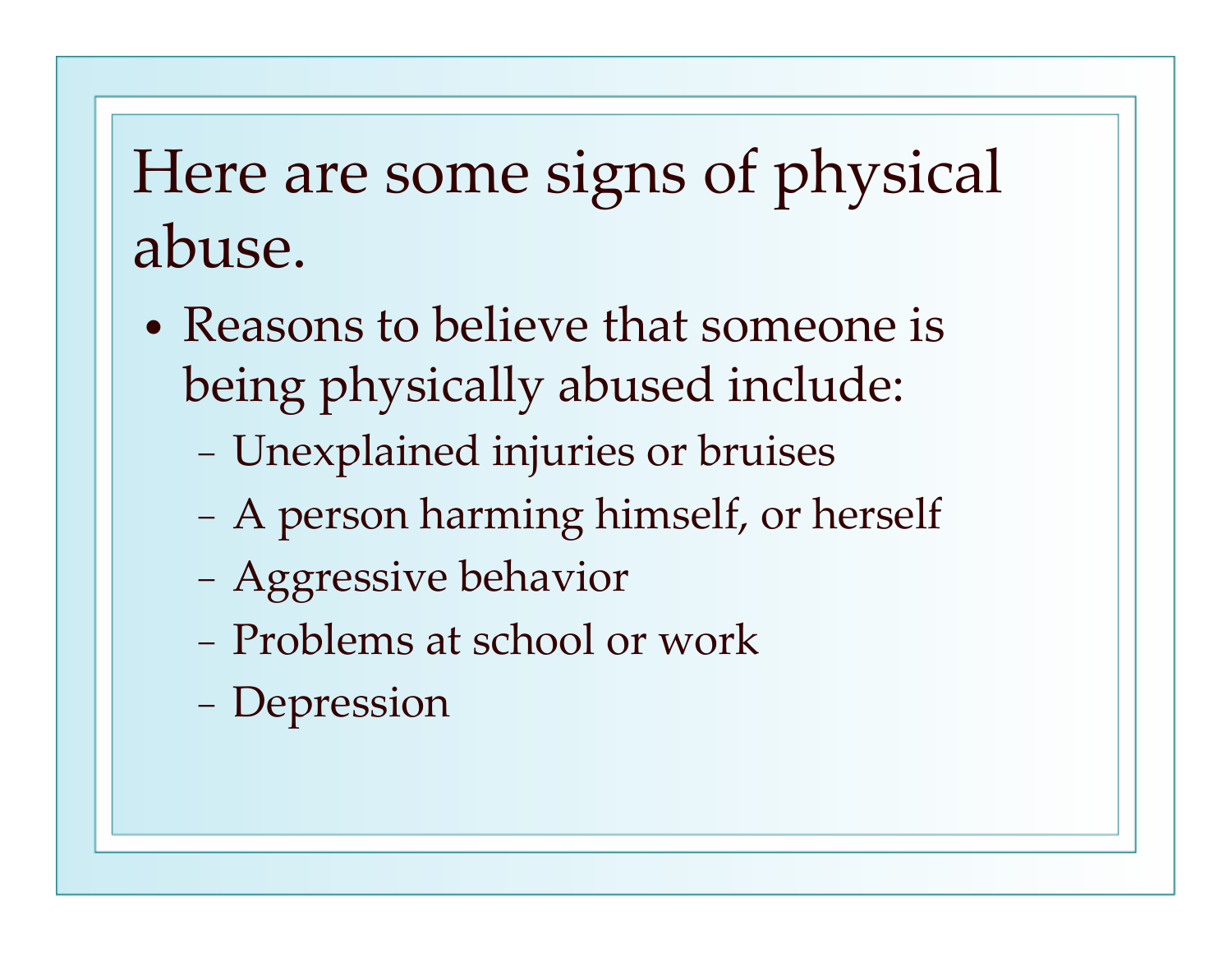## Here are some signs of sexual abuse.

- Reasons to believe that someone is being sexually abused include:
	- Bruises around breasts or genital areas
	- Unexplained sexual infections
	- Torn, stained, or bloody clothing
	- Nightmares and bed wetting
	- Self-injury
	- Fear of sexuality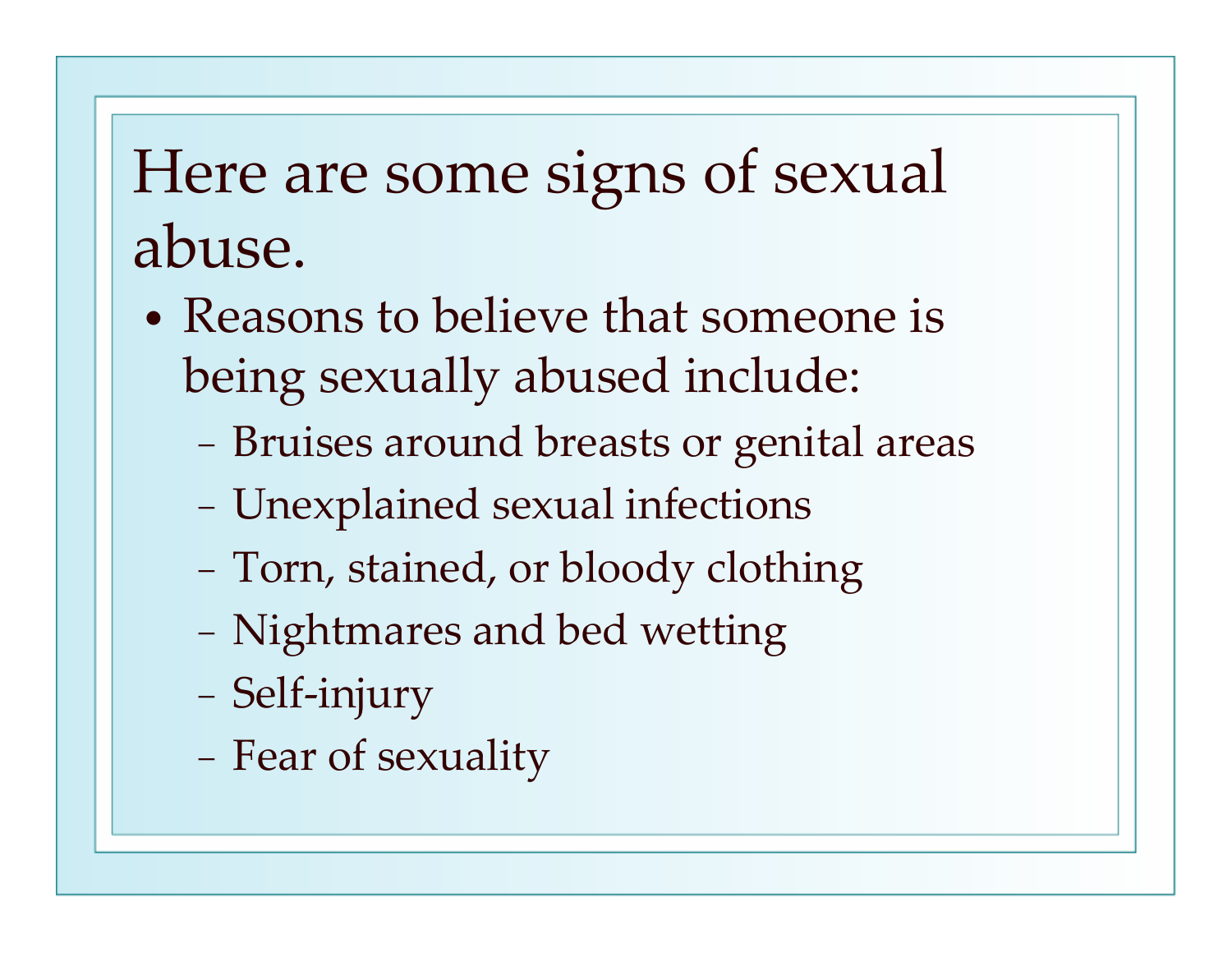You can have other good reasons to believe that someone has been abused.

 $\bullet$  It is important to understand that everyone deals with abuse in their own way.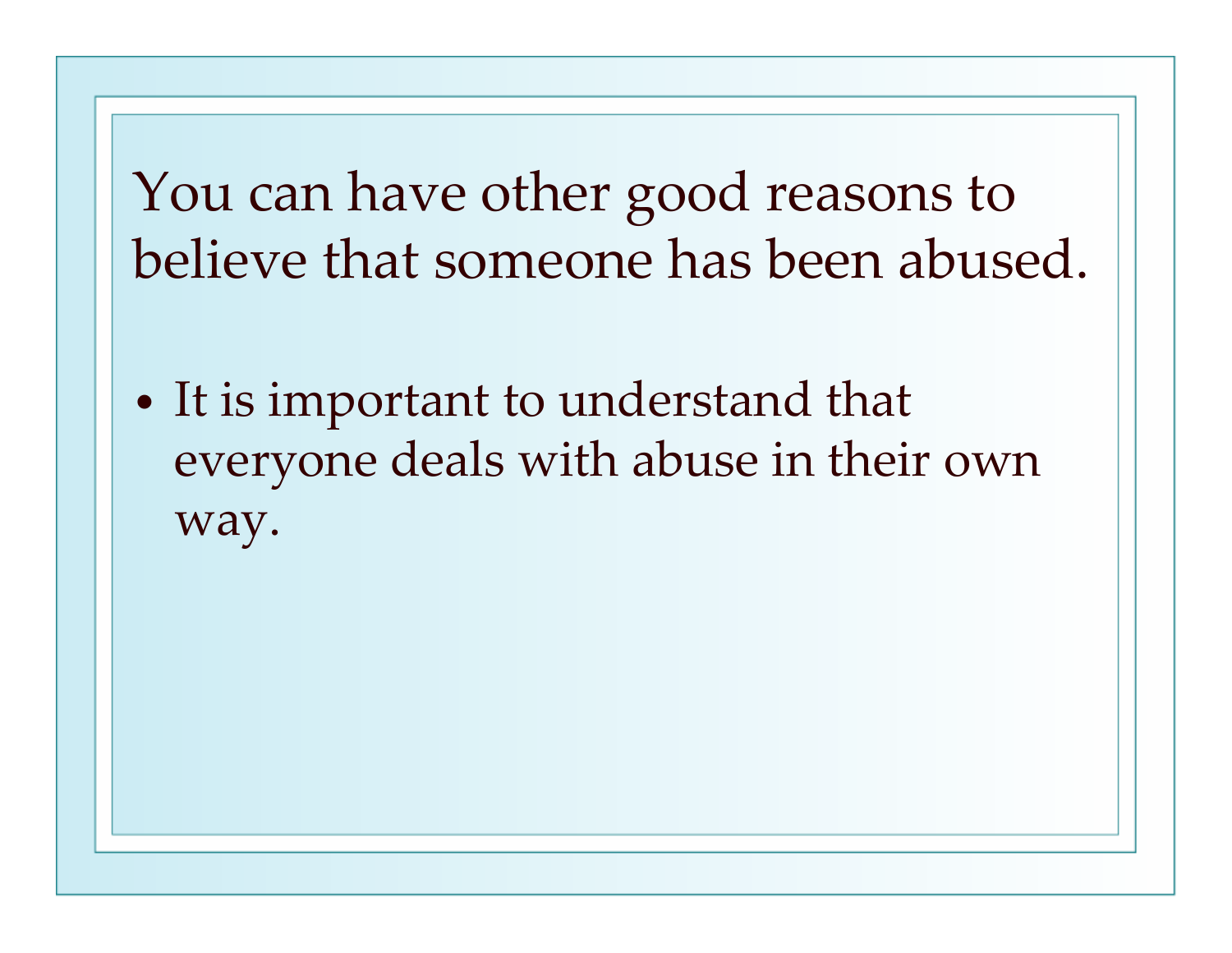If you think you are being abused, or that someone else is, you need to TELL SOMEONE.

You can tell anyone who you think will help you:

- •A friend or family member
- •A suppor<sup>t</sup> professional
- A teacher
- A doctor
- •Anyone you trust.

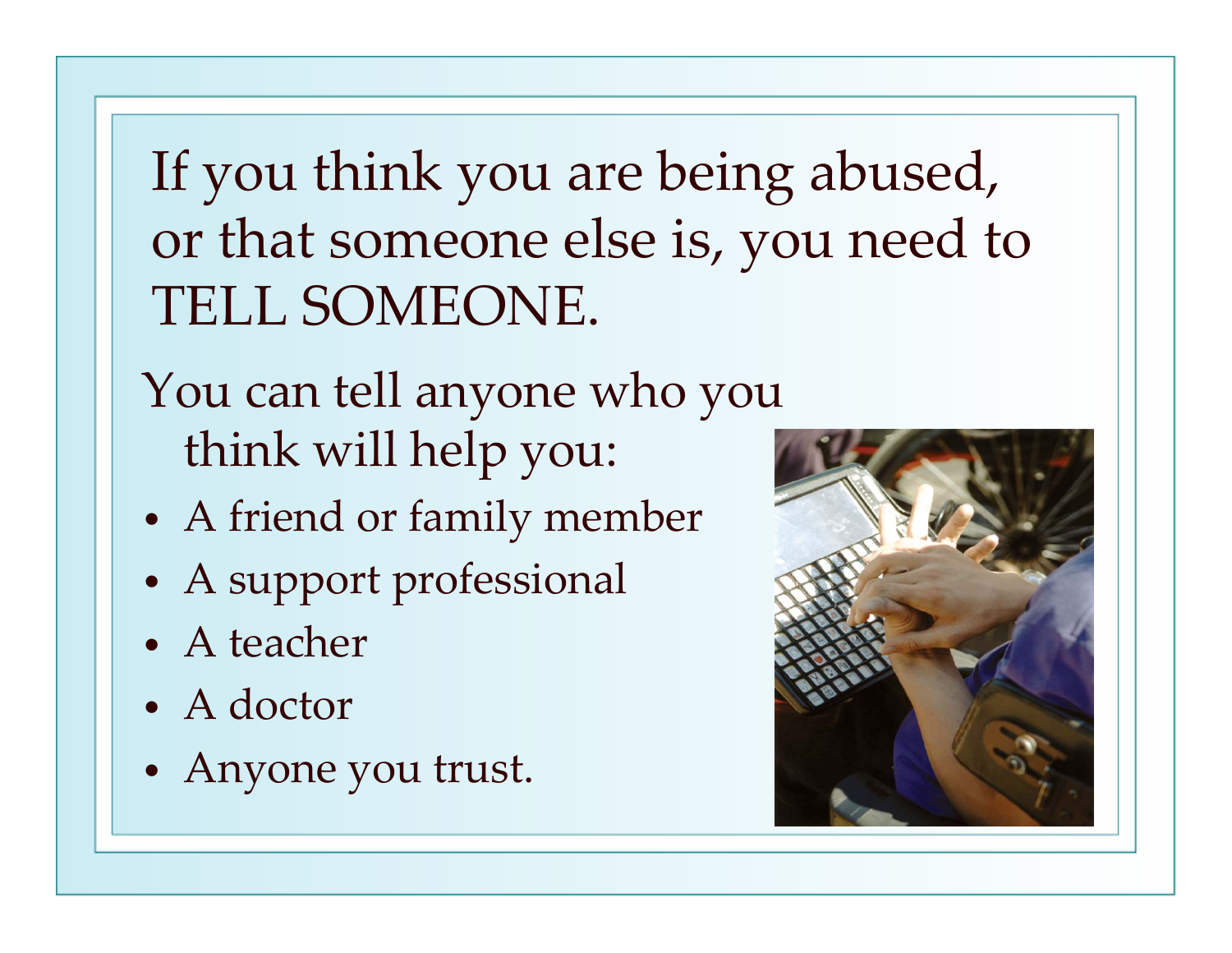# You can also help preven<sup>t</sup> abuse by making <sup>a</sup> report.

- • If you have good reason to believe that someone is abusing a child, you can call the county Child Welfare Services agency.
- • If you have good reason to believe that someone is abusing an **adult**, you can call the county Adult Protective Services agency.
- • If you have good reason to believe that abuse is happening in a long-term care facility or nursing home, you can call the county Long Term Care Ombudsman.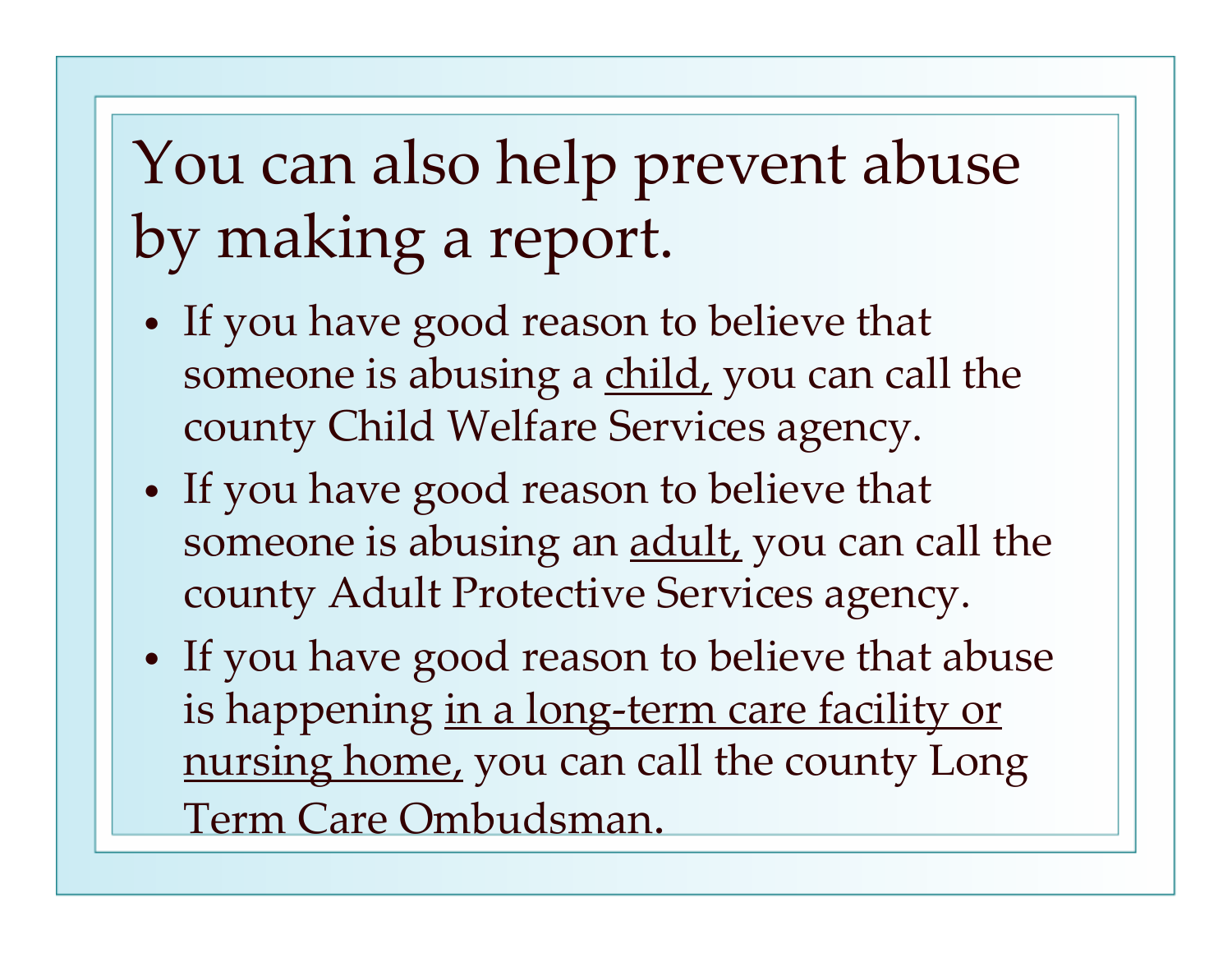Others can take steps to help preven<sup>t</sup> abuse, as well.

- The law says direct suppor<sup>t</sup> professionals **must** repor<sup>t</sup> abuse they think is happening; this is called mandated reporting.
- • Direct suppor<sup>t</sup> professionals can help preven<sup>t</sup> abuse by learning how to look for the signs of abuse, and how to help.
- • Your family members and direct suppor<sup>t</sup> professionals can also help preven<sup>t</sup> abuse by talking about their challenges and the stresses in their lives.